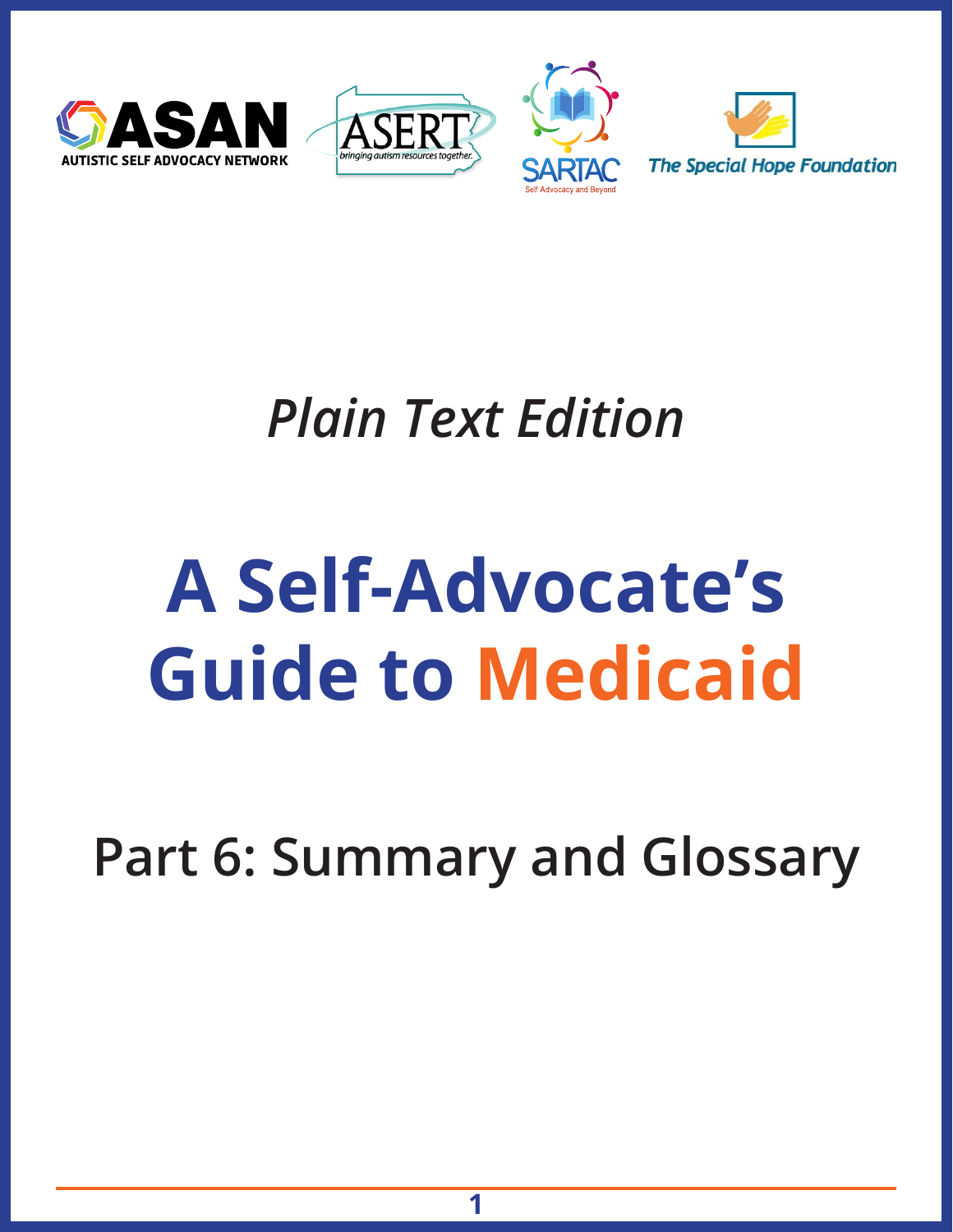#### 6. Summary & Glossary

Medicaid is an important part of the U.S. health care system. Medicaid is the biggest health care program in the country.

Medicaid pays for services that other types of health insurance don't cover. For example, Medicaid pays for most of the services that help people with disabilities live in the community.

Medicaid covers many people who would not have access to health care without it. This includes children, older adults, and people with disabilities.

Medicaid is a partnership between the U.S. government and state governments. This partnership is how Medicaid is able to serve so many people. The federal government and states share the cost of providing Medicaid. This is an important part of the partnership.

States do not have extra money to spend on surprise costs. The federal government can spend extra money more easily than states can. So the federal government "matches" the money that states spend on Medicaid. In general, every time a state spends \$1 on Medicaid, the federal government gives that state another \$1 for their Medicaid program. That way, states can be sure they are able to cover people who need Medicaid in their state.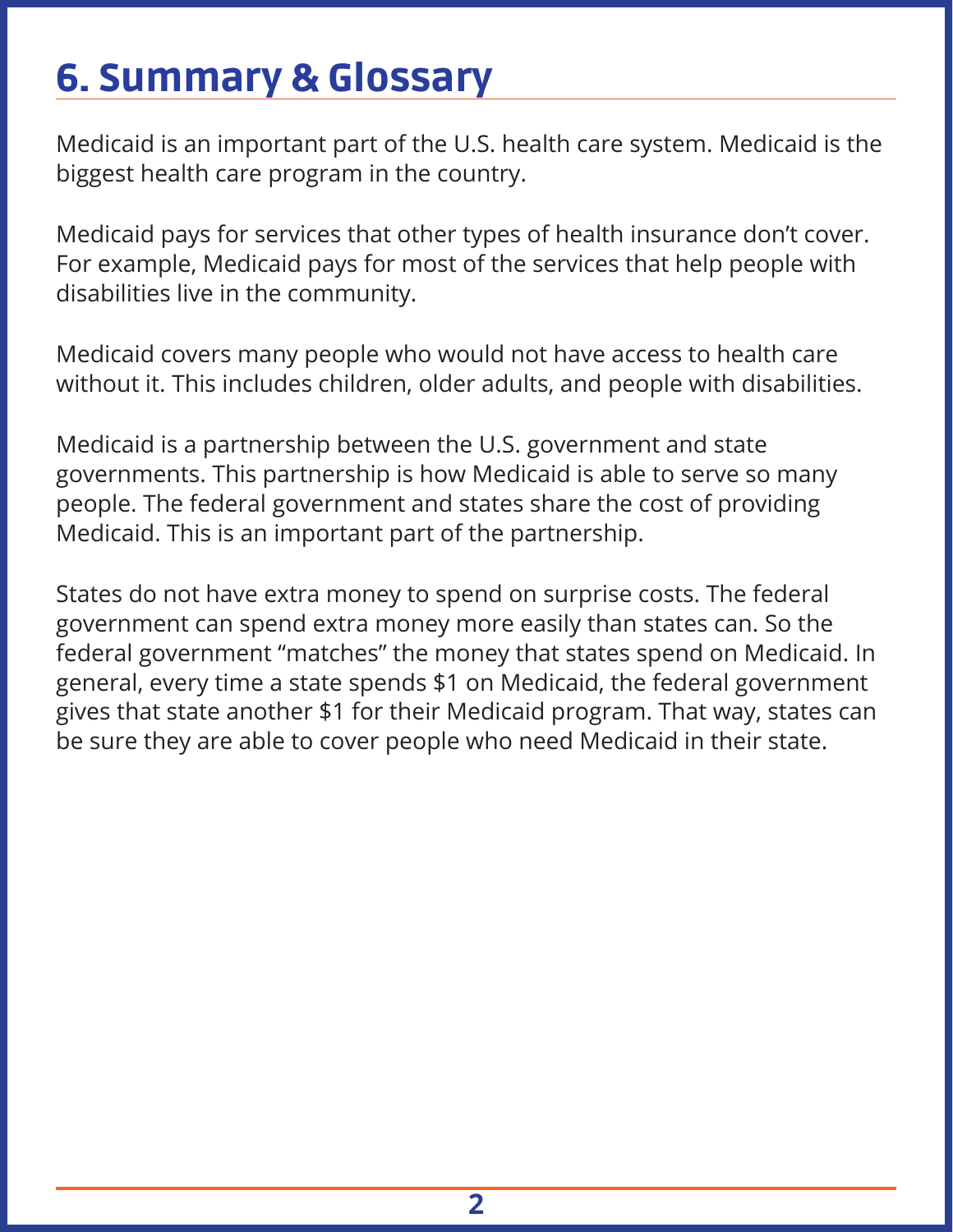# Glossary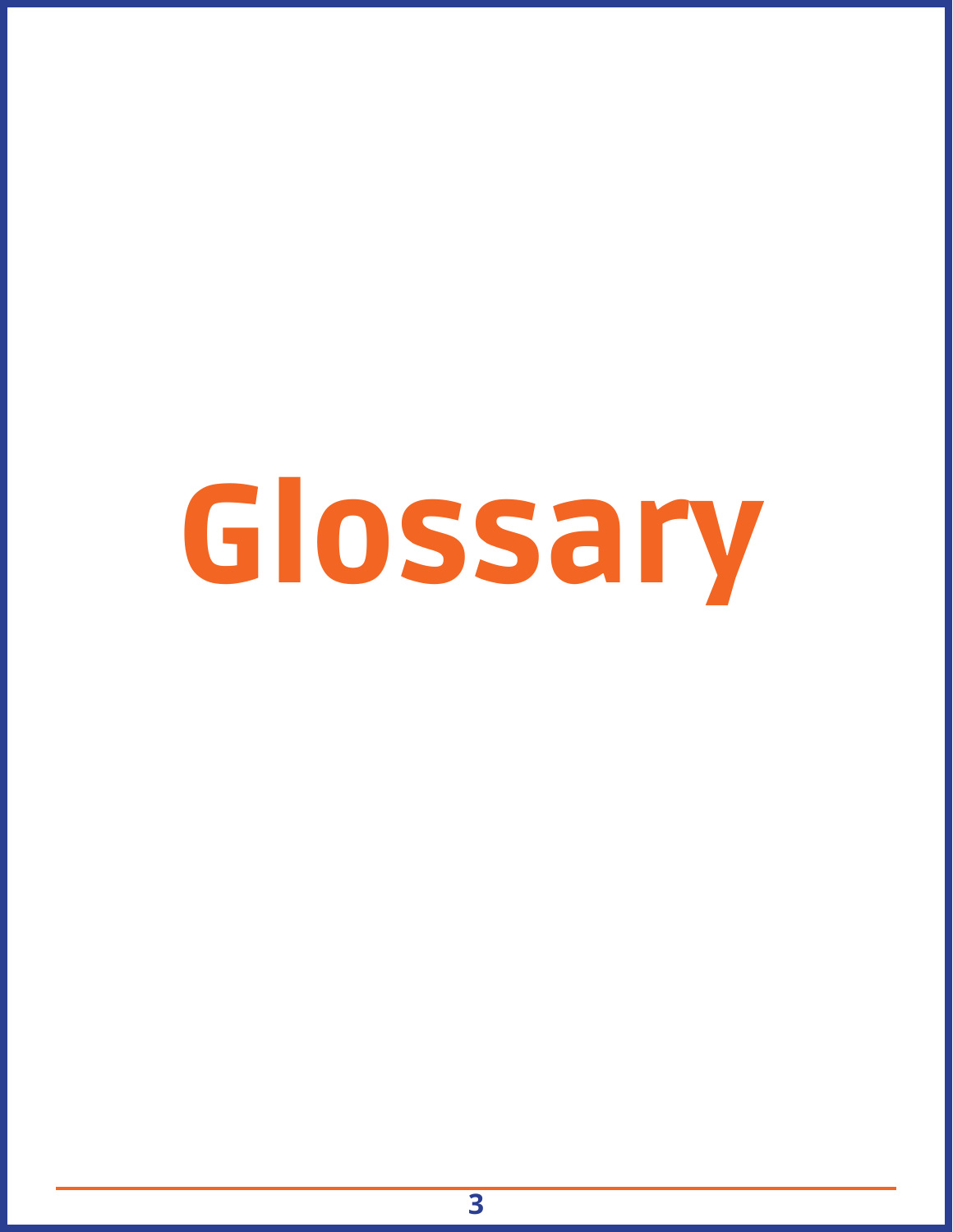#### Affordable Care Act (ACA)

The Patient Protections and Affordable Care Act is a law that was passed in 2010. People call it the Affordable Care Act or the ACA for short. Some people also call it Obamacare, because Barack Obama was the President who helped make the law. The ACA made it easier and fairer for people to get health insurance.

#### block grant

A set amount of money that the federal government gives to each state to run Medicaid. Block grants are one idea about how to change how Medicaid is paid for.

#### dual eligible

A person who qualifies for both Medicare and Medicaid.

#### eligible

Meeting the requirements to get Medicaid.

#### federal government

The government that is charge of the entire country and is based in Washington. D.C.

#### federal matching

The federal government "matches" the money that states spend on Medicaid. In general: Every time a state spends \$1 on Medicaid, the federal government gives that state another \$1 for their Medicaid program.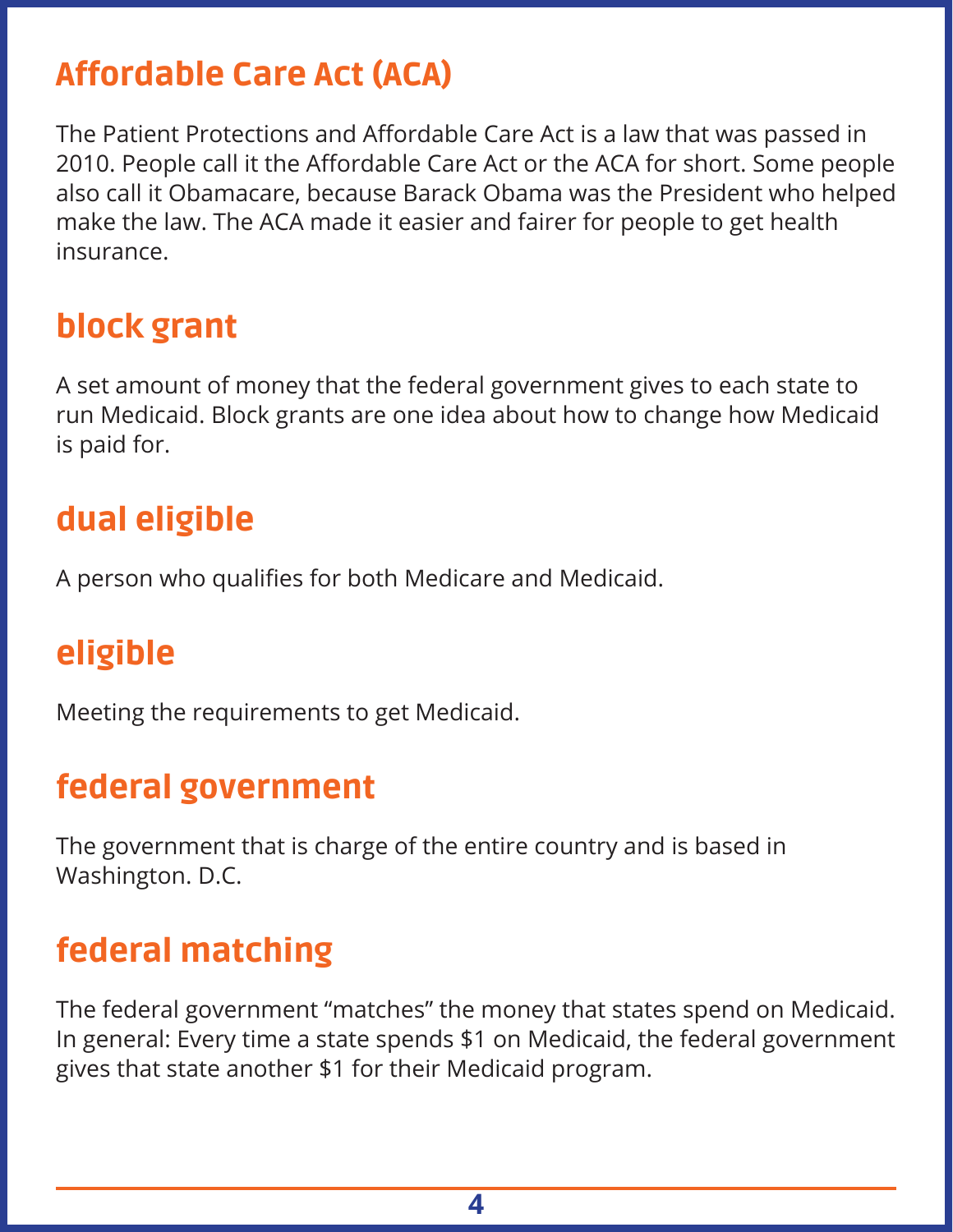#### federal poverty level (FPL)

How much money a person can make to be eligible for Medicaid or other government programs.

#### health insurance

A program that lets you pay a certain amount of money each month to an insurance company. Then, the insurance company will pay for part of your medical costs.

#### home-and community-based services (HCBS)

A type of service, paid for by Medicaid, that are offered in home and community settings instead of in an institution.

#### long-term services and supports (LTSS)

Services that help older adults and people with disabilities with day-to-day activities that help them live independently.

#### mandatory benefit

Services that have to be covered by Medicaid.

#### Medicaid

A health care program in the United States.

#### Medicaid coverage

The services that are included in the Medicaid plan or in other words how much is an individual "covered" by the Medicaid plan.